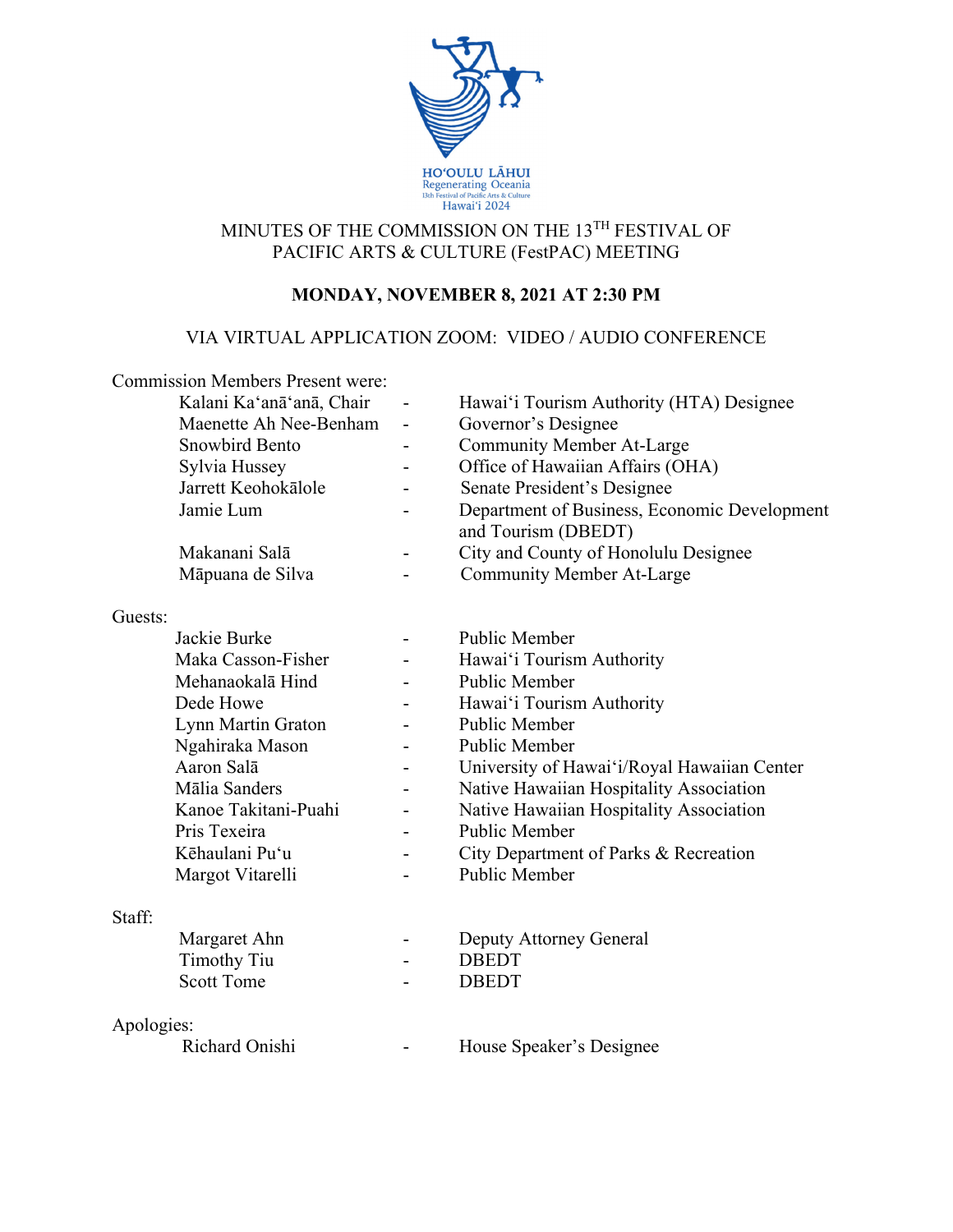Minutes of the Commission on the 13<sup>th</sup> Festival of Pacific Arts & Culture Monday, November 8, 2021, at 2:30pm via ZOOM Page 2 of 4

# **CALL TO ORDER**

The meeting was called to order by Chair Kalani Ka'anā'anā at 2:33 p.m., who welcomed everyone present via ZOOM and Facebook Live.

Chair conducted roll call of Commissioners present: Chair, Vice-Chair Salā, Ms. Ah Nee-Benham, Ms. Bento, Ms. Hussey, Mr. Keohokālole, Ms. Lum, Mr. Onishi, Ms. de Silva.

Chair invited Mr. Keohokālole to share his thoughts for today's *wehena* (opening). Mr. Keohokālole shared that he encouraged Commissioners to reflect upon Hawaiʻi's history and Hawaiʻi's role as the host of FestPAC as an opportunity to engage in a number of exciting and important possibilities such as showcasing Hawaiʻi's arts and cultural practices to the Pacific community; hosting delegations; and strengthening and reconnecting with fellow Pacific peoples. Reflecting upon these possibilities serves as an important reminder for the Commission about how King Kalākaua's role in history for example, he restored many Hawaiian cultural arts practices, as the international head of state, he hosted delegations from other countries, and he strengthened ties with fellow Pacific communities. Mr. Keohokālole reflected that in many ways, our efforts are a continuation of what Kalākaua initiated and worked on as King. Mr. Keohokālole then introduced Ms. Mehanaokalā Hind to share additional thoughts for today's *wehena*.

Ms. Hind thanked Mr. Keohokālole for providing inspiring comments about Kalākaua that we could all learn from. His establishment of Hoʻoululāhui (an organization of benevolent work) and his ability to be very innovative and unafraid of new technologies and ideas were remarkable. Kalākaua always looked for ways to put forth the best of Hawaiʻi and that we also can draw inspiration from his ability to nurture diplomatic relationships as an opportunity to bring the *lāhui* (people/nation) together through FestPAC. The Festival is an opportunity to engage in diplomatic relationships in the Pacific and bringing forward cultural and ancestral strengths that will positively impact Hawaiʻi.

Chair thanked former Commissioner Hind for sharing her thoughts and assisting with the *wehena* today.

Chair turned over this portion of the agenda to Ms. Salā for her to make an introduction. Ms. Salā introduced Ms. Kēhaulani Puʻu, Deputy Director of Parks and Recreation. She will be Ms. Salā's partner with matters pertaining to the City and County of Honolulu such as securing venues, permits, etc. Chair expressed his thanks to Ms. Puʻu for her *kōkua* (help) and that the Commission is grateful for her assistance. Ms. de Silva also expressed her appreciation and mentioned that she looks forward to working with Ms. Puʻu.

Chair offered Ms. Puʻu the opportunity to share her thoughts. Ms. Puʻu expressed that she is looking forward to working with Commissioners to host a great FestPAC.

## **PUBLIC TESTIMONY ON AGENDA ITEMS**

Chair invited members of the public to testify on the agenda items. Hearing none, he noted that public testimony was not received prior to the meeting and proceeded with the rest of the agenda items.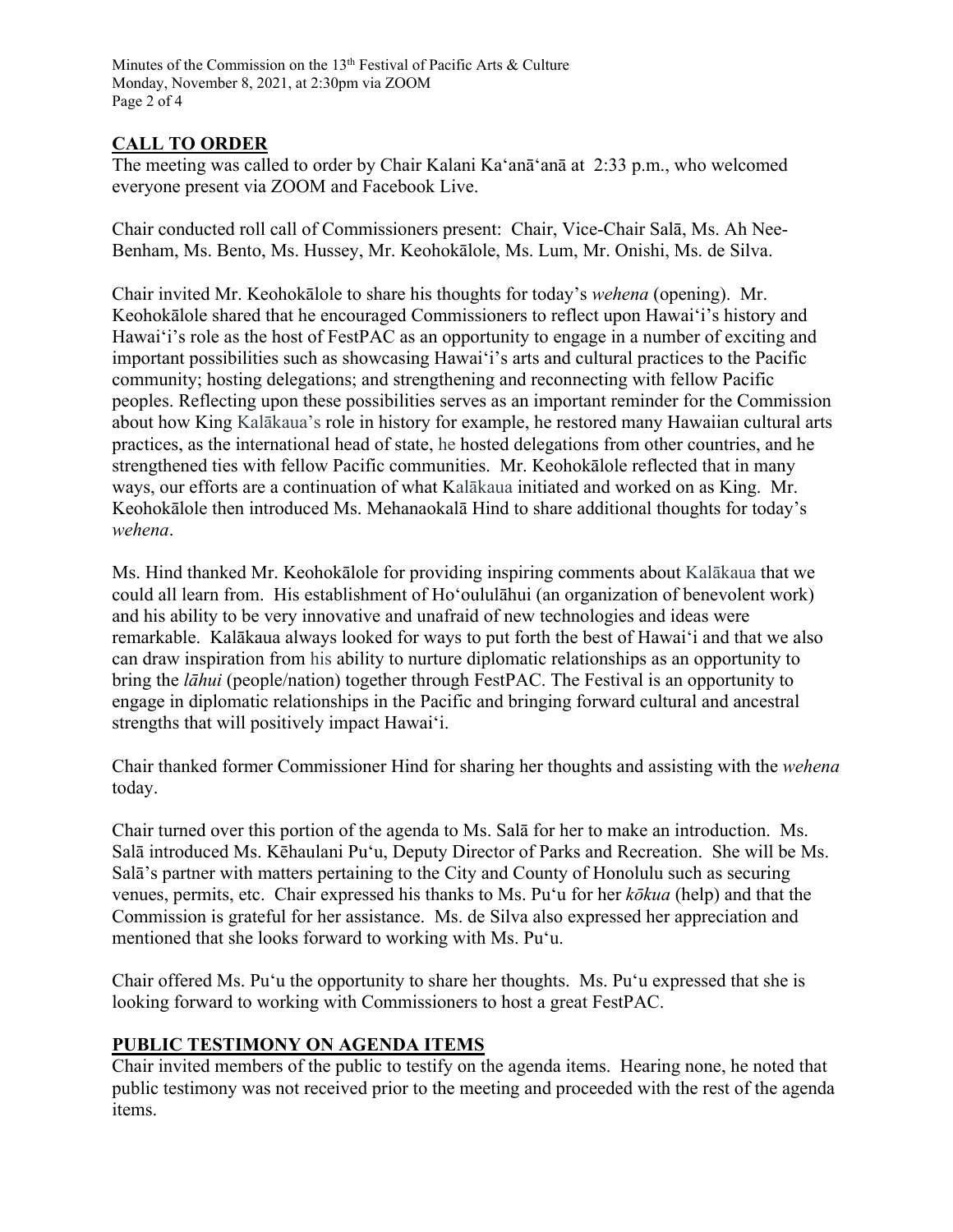Minutes of the Commission on the 13<sup>th</sup> Festival of Pacific Arts & Culture Monday, November 8, 2021, at 2:30pm via ZOOM Page 3 of 4

### **APPROVAL OF OCTOBER 25, 2021 MEETING MINUTES**

The minutes were distributed and reviewed by Commissioners. Chair asked if there were any comments or changes to the minutes. Hearing none, he asked for a motion to be made and it was made by Ms. Ah Nee-Benham and seconded by Ms. de Silva. A roll call vote was requested with the following Commissioners approving the motion to approve the minutes: Chair Ka'anā'anā, Vice-Chair Salā, Ms. de Silva, Ms. Lum, Ms. Ah Nee-Benham, Ms. Hussey, Mr. Keohokālole, Ms. Bento.

Motion was unanimously approved.

### **REPORT ON PERMITTED INTERACTIONS, PURSUANT TO ACT 103, SESSION LAWS OF HAWAIʻI 2021**

Chair reported that there were no Permitted Interaction Group meetings held between the last Commission meeting and today's meeting.

## **ADMINISTRATIVE COMMITTEE UPDATE**

Chair informed Commissioners that in preparation for today's meeting, he met with Ms. Sanders and indicated that we were ready share publicly that Native Hawaiian Hospitality Association (NaHHA) has selected Mr. Aaron Salā as the finalist for the position of Festival Director. Ms. de Silva entertained a motion that the Commission support NaHHA's selection in the hiring of Mr. Aaron Salā for the position of FestPAC's Festival Director. It was seconded by Mr. Keohokālole.

Chair invited Commissioners to discuss the motion. He reiterated, for clarity again, that the hiring is being done by NaHHA and the motion made is for the Commission to support NaHHA's selection of Mr. Salā as the Festival Director.

A roll call vote was requested with the following Commissioners approving the motion to support NaHHA's selection of Mr. Salā: Chair Ka'anā'anā, Vice-Chair Salā (recused), Ms. de Silva, Ms. Lum, Ms. Ah Nee-Benham (recused), Ms. Hussey, Mr. Keohokālole, Ms. Bento.

Chair stated that Vice-Chair Salā and Ms. Ah Nee-Benham recused themselves from today's vote.

#### **PUBLIC TESTIMONY ON AGENDA ITEMS**

Chair Ka'anā'anā invited the public to again offer comments. Mr. Aaron Salā provided remarks that he is looking forward to working with Ms. Sanders and all Commissioners collectively and individually. He commented on Mr. Keohokālole's *wehena* today in that he recalled a *mele*  (song) called Maunakea written by Mr. Kīhei de Silva about Queen Emma that described her travels throughout the island chain. Kalākaua envisioned building the nation by going out into the world and entering into treaties with other countries; whereas Emma went to the *piko* (the source/center) to understand what was going on in different areas of the islands. Through FestPAC, we will be reaching out to the Pacific and bringing incredible cultures to Hawaiʻi.